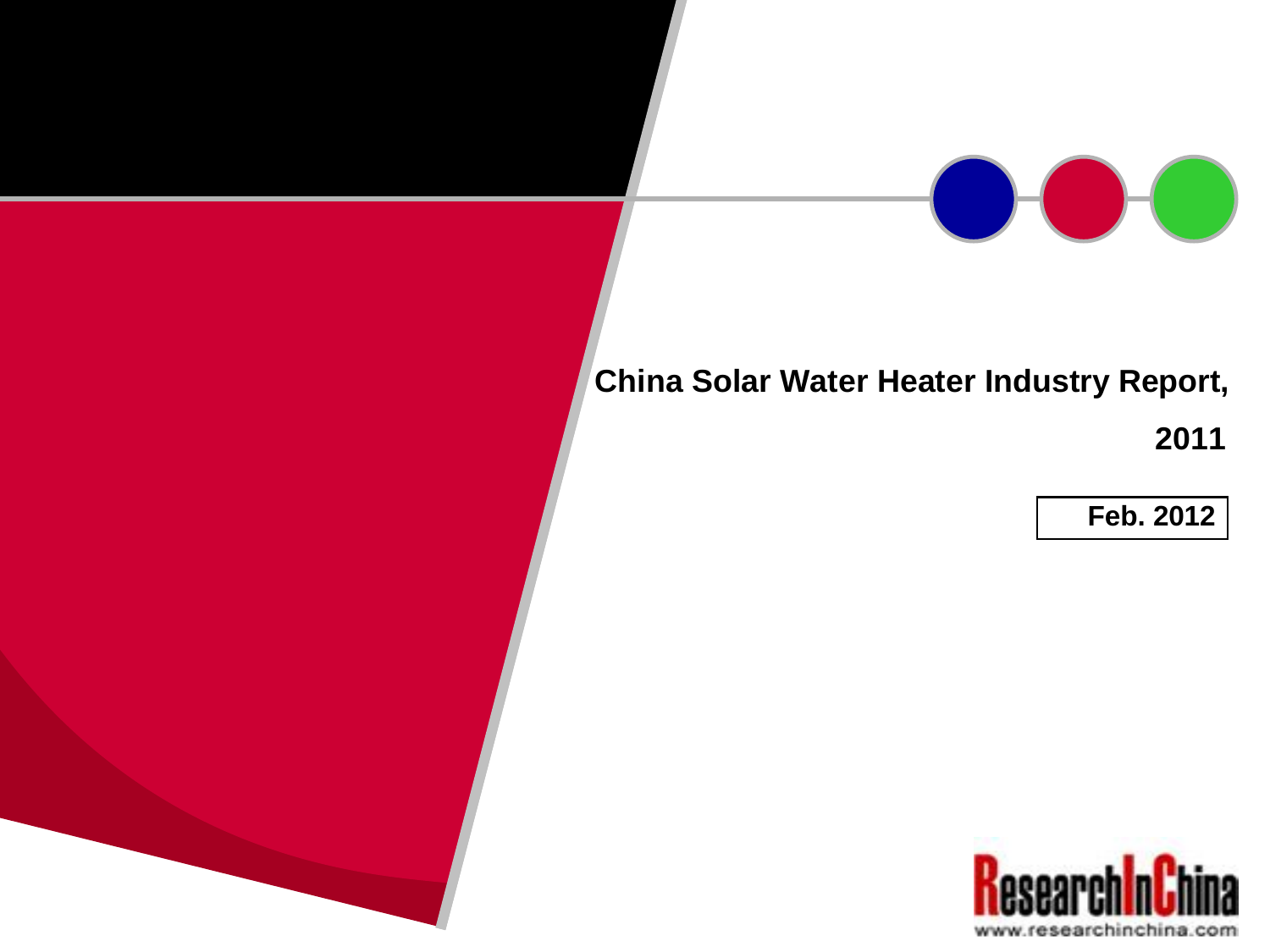# esearch **n** th

The Vertical Portal for China Business Intelligence

#### **STUDY GOAL AND OBJECTIVES**

This report provides the industry executives with strategically significant competitor information, analysis, insight and projection on the competitive pattern and key companies in the industry, crucial to the development and implementation of effective business, marketing and R&D programs.

#### **REPORT OBJECTIVES**

- To establish a comprehensive, factual, annually updated and costeffective information base on market size, competition patterns, market segments, goals and strategies of the leading players in the market, reviews and forecasts.
- To assist potential market entrants in evaluating prospective acquisition and joint venture candidates.
- To complement the organizations' internal competitor information gathering efforts with strategic analysis, data interpretation and insight.
- To suggest for concerned investors in line with the current development of this industry as well as the development tendency.
- To help company to succeed in a competitive market, and

#### **METHODOLOGY**

Both primary and secondary research methodologies were used in preparing this study. Initially, a comprehensive and exhaustive search of the literature on this industry was conducted. These sources included related books and journals, trade literature, marketing literature, other product/promotional literature, annual reports, security analyst reports, and other publications. Subsequently, telephone interviews or email correspondence was conducted with marketing executives etc. Other sources included related magazines, academics, and consulting companies.

#### **INFORMATION SOURCES**

The primary information sources include NBS(National Bureau of Statistics of China), Wind, and European Solar Thermal Industry Federation etc.

Copyright 2012 ResearchInChina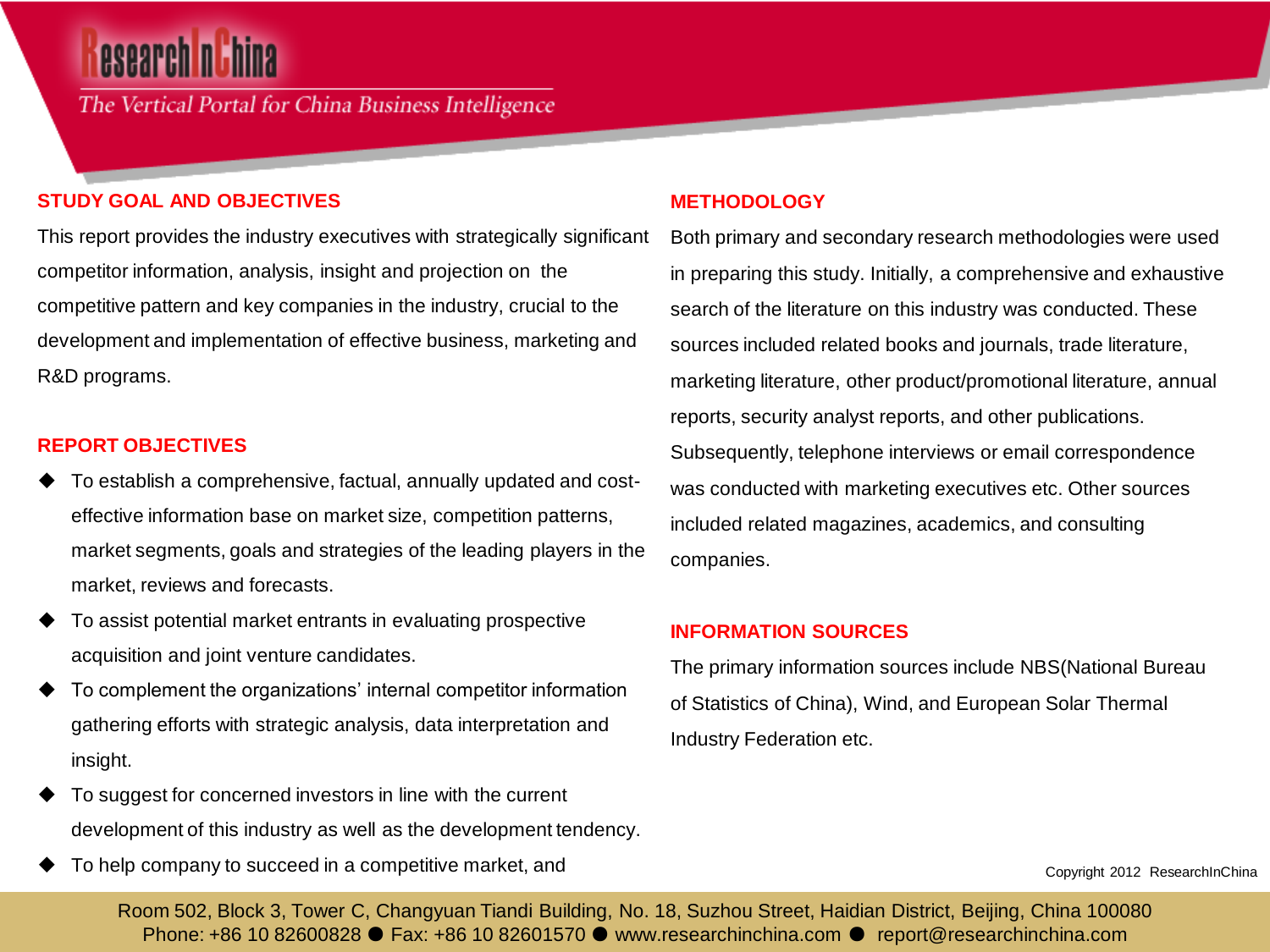# esearch n Th

The Vertical Portal for China Business Intelligence

## **Abstract**

Solar heat utilization is seeing an increase worldwide, especially in China**. In 2010, China's output of solar water heaters grew roughly 16.7% to 49 million square meters, accounting for about 70% global share; the total ownership was approximately 168 million square meters, sharing about 63.8% globally. In 2011, the output reached 57.6 million square meters or so, a YoY increase of roughly 17.6%.** 

Currently, there are about 200 standard-compliant solar water heater enterprises and about 1,000 small-scale ones; the market concentration of brand enterprises is still not high, with less than 25% market share taken by top 10 enterprises in the industry. However, despite all that, the industry concentration shows an ascending tendency year by year. By dint of "Home Appliances Going to the Countryside" project, there appeared two brands with annual output and sales volume each exceeding two million units in 2010, namely, Sunrain and Sangle.

**China Solar Water Heater Industry Report, 2011** by ResearchInChina mainly involves the following content:

- Current development of global and China solar water heater ۰ industry, covering market size, competition features and structure;
- Analysis on output and demand of China solar water heater industry, and forecast on market size in 2012-2015.
- Analysis on export of China solar water heater industry; ۰
- Research on China's key solar water heater manufacturers, ۰ referring to operation and product development of nine enterprises such as Himin, Sangle and Sunrain.

Copyright 2012ResearchInChina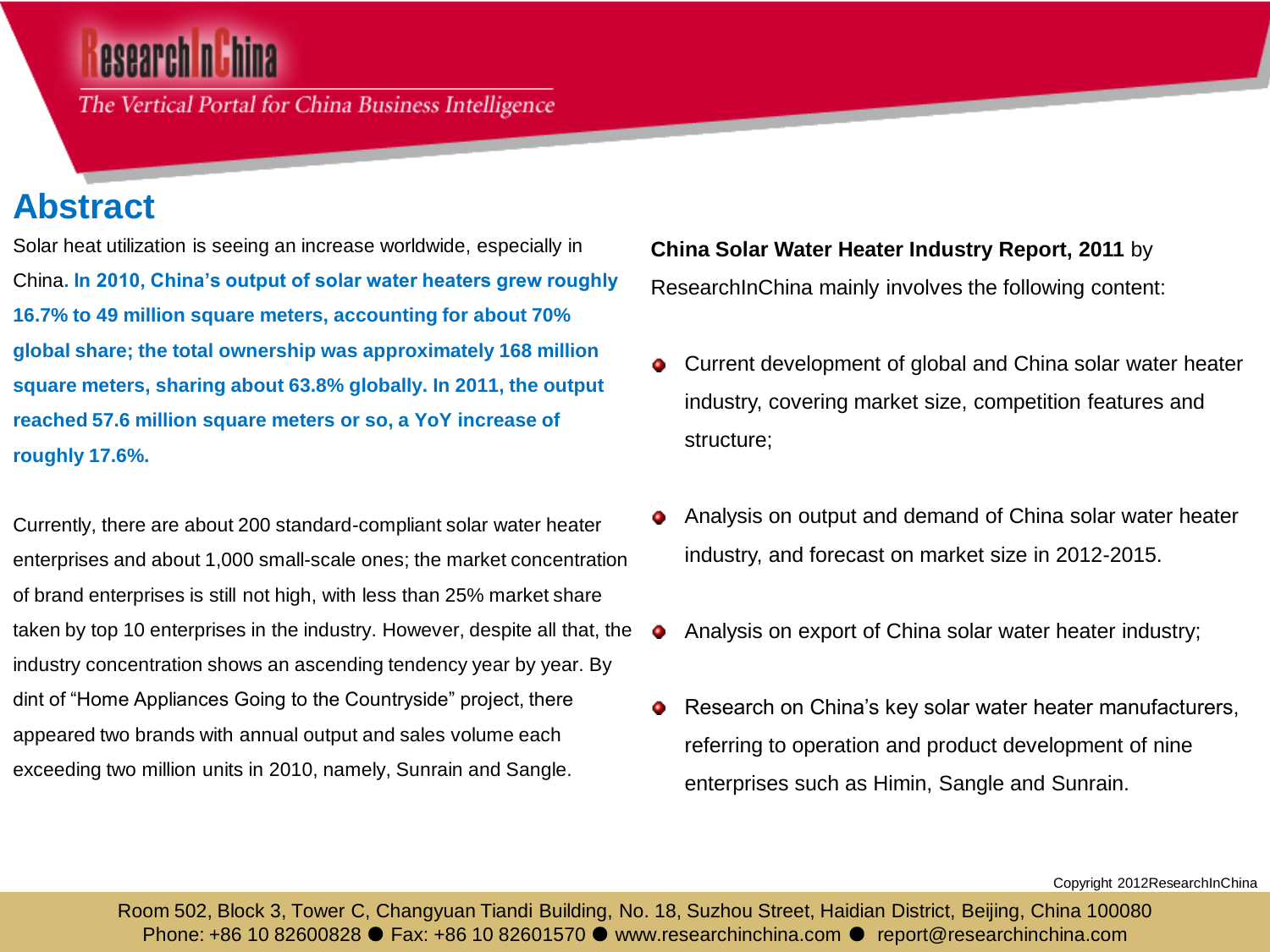# esearch <mark>nh</mark>hi

The Vertical Portal for China Business Intelligence

**Sunrain Group** is one of China's largest solar water heater brands, with annual output and sales volume each outnumbered two million as of the end of 2010. According to official statistics of "Home Appliances Going to the Countryside" project, Sunrain Group accounted for 21.28% of the total sales volume of solar water heaters involved in the project in 2010. Sunrain Group's strategy for 2012 involves exploring new markets (including cities and overseas) while consolidating the market share occupied through "Home Appliances Going to the Countryside" project.

The annual output and sales volume of **Shandong Sangle Solar Energy Co., Ltd.** each reaches more than two million units now, in addition to Jinan Headquarters, its bases in Zhejiang, Hunan, Jiangsu and Shaanxi have already been completed and put into operation, and bases in Henan, Liaoning, Sichuan and Jinan are under construction. Sangle Solar Energy plans to build up eight production and logistics bases nationwide before 2013, and realize annual capacity of 10 million units by 2015.

Possessing brands Himin and Ecoosolar, **Himin Solar Corporation** has always been the leading brand of China solar water heater industry. The company's annual promotion of heat collectors exceeds three million square meters, and its products chiefly take a high-end intelligent route. In 2011, Himin Solar Corporation launched MePad, which integrates and utilizes a variety of solar energy-based clean energy solution technologies and Internet of Things technologies for energy-saving transformation and management, to minimize users' energy consumption and emissions in production and life.

Copyright 2012ResearchInChina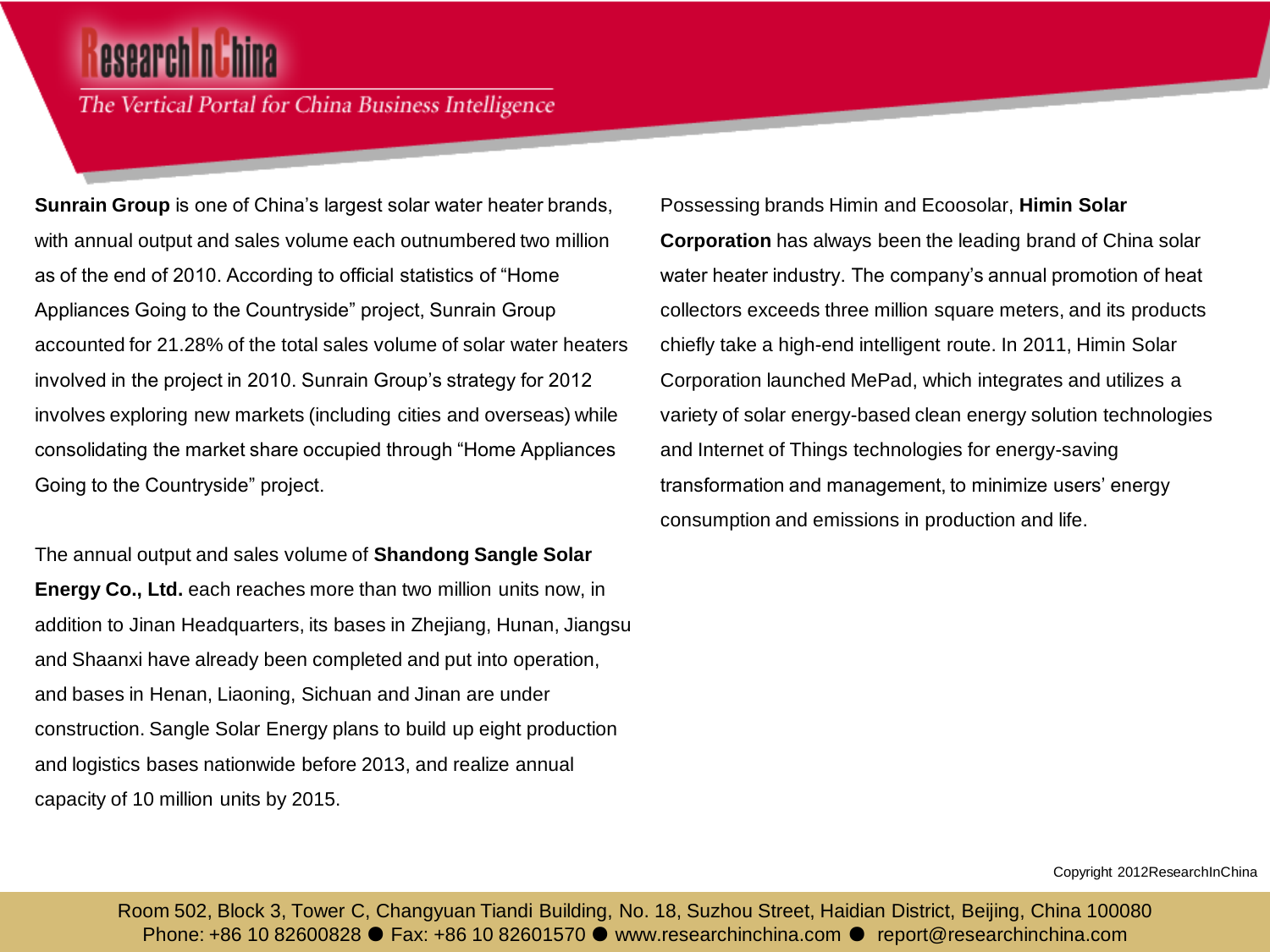# esearch nu hina

### The Vertical Portal for China Business Intelligence

## *Table of contents*

### **Preface**

- **1. Overview of Solar Water Heater Industry**
- 1.1 Definition and Classification
- 1.2 Industry Chain
- 1.3 Related Policies of Solar Water Heater Industry in China

#### **2. Global Solar Water Heater Industry Development**

- 2.1 Overview
- 2.2 Global Solar Water Heater Market in 2010 2.3 Global Solar Water Heater Market by Region
- 2.4 Solar Water Heater Development in Major Countries
- 2.4.1 USA
- 2.4.2 Italy
- 
- 2.4.3 Germany

#### **3. China Solar Water Heater Industrial Market**

- 3.1 Development History
- 3.2 Current Output
- 3.3 Current Demand
- 3.3.1 Apparent Consumption in 2003-2009
- 3.3.2 Demand Structure
- 3.4 Export
- 3.4.1 Export in 2010
- 3.4.2 Advantages
- 3.4.3 Increased Difficulty in Export Trade
- 3.4.4 Performance in International Market
- 3.5 Key Investment Areas

### **4. Key Manufacturers**  4.1 Himin Solar Corporation 4.1.1 Profile 4.1.2 Main Products 4.2 Shandong Linuo Paradigma Co., Ltd. (Linuo Paradigma) 4.2.1 Profile 4.2.2 Main Products 4.3 Tsinghua Solar Systems Ltd. (Tsinghua Solar) 4.3.1 Profile 4.3.2 Main Products 4.4 Jiangsu Sunrain Solar Energy Co., Ltd. 4.4.1 Profile 4.4.2 Main Products 4.5 Shandong Sangle Solar Energy Co., Ltd. 4.6 Jiangsu Huayang Solar Energy Co., Ltd. 4.6.1 Profile 4.6.2 Main Products 4.7 Jiangsu Huaiyin Huihuang Solar Energy Co., Ltd. 4.7.1 Profile 4.7.2 Main Products 4.8 Sunshore Solar Energy Co., Ltd. 4.8.1 Profile 4.8.2 Business Performance 4.9 Beijing Tianpu Solar Energy Group

#### **5. Development Forecast and Investment Outlook of China Solar Water Heater Industry**

- 5.1 Development Forecast for 2015
- 5.1.1 Output Forecast for 2015
- 5.1.2 Demand Forecast for 2010-2015
- 5.1.3 Competition Forecast
- 5.2 Investment Opportunity
- 5.3 Investment Risk

Room 502, Block 3, Tower C, Changyuan Tiandi Building, No. 18, Suzhou Street, Haidian District, Beijing, China 100080 Phone: +86 10 82600828 ● Fax: +86 10 82601570 ● www.researchinchina.com ● report@researchinchina.com

4.9.1 Profile

4.9.2 Main Products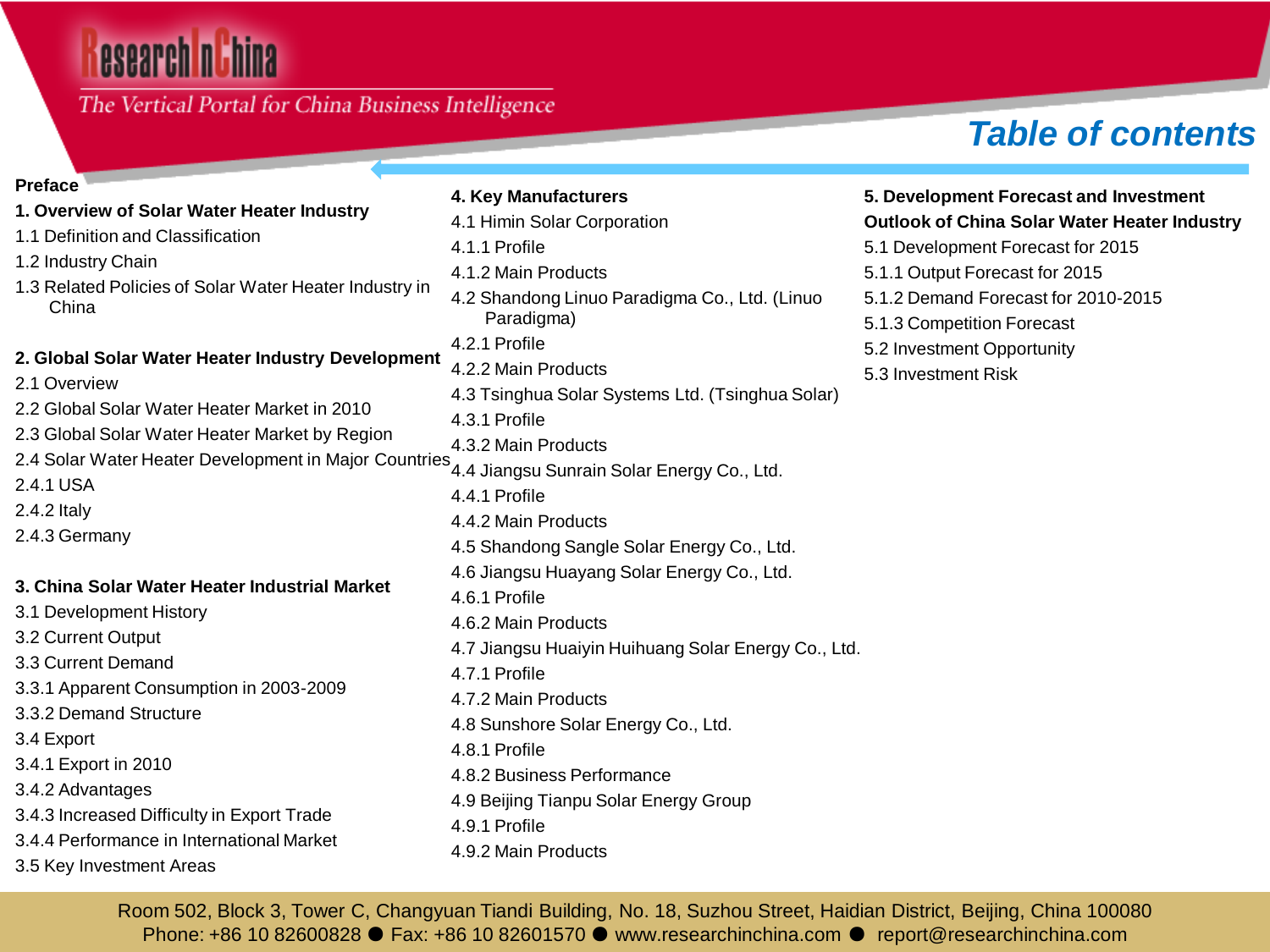# esearch nuhina

The Vertical Portal for China Business Intelligence

## *Selected Charts*

- Environmental Benefit of Solar Water Heater per Square Meter
- Energy Saving Planning of Solar Water Heater in China
- Solar Water Heater Industry Chain
- Policies of Solar Products Promulgated in China in Recent Years
- Global Development Trend of Solar Water Heater
- Planning Objectives for the Future Development of Solar Water Heater by Country
- Global Solar Water Heater Market Size, 2005-2010
- Newly-added Market Capacity of Global Solar Water Heater by Region, 2009
- Global Solar Water Heater Market Size by Region, 2009
- Global Top 10 Regions of Solar Water Heater by Total Capacity and Newly-added Capacity, 2009
- Total Capacity and Newly-added Capacity of Solar Water Heater of Some Countries and Regions, 2010
- Solar Energy Resource Distribution in the USA
- Market Size of Solar Water Heater in the USA, 2000-2010
- Market Size of Solar Water Heating System in the USA by Region, 2007-2010
- Solar Heat Energy Market Size in Italy, 2005-2010
- Ownership of Solar Heat Energy in Italy, 2005-2010
- Solar Energy Market Size in Germany, 2005-2010
- Ownership of Solar Heat Energy in Germany, 2005-2010
- Solar Water Heater Market Size in China, 2005-2010
- Annual Output of Solar Water Heater in China, 2003-2011
- Annual Ownership of Solar Water Heater in China, 2003-2010
- Solar Water Heater Distribution by Type, 2010
- Export Value of Solar Water Heater in China, 2006-2010
- Ranking of Export Destinations of Solar Water Heater of China, 2010
- Export Value of Solar Water Heater of China to South Africa, 2006-2010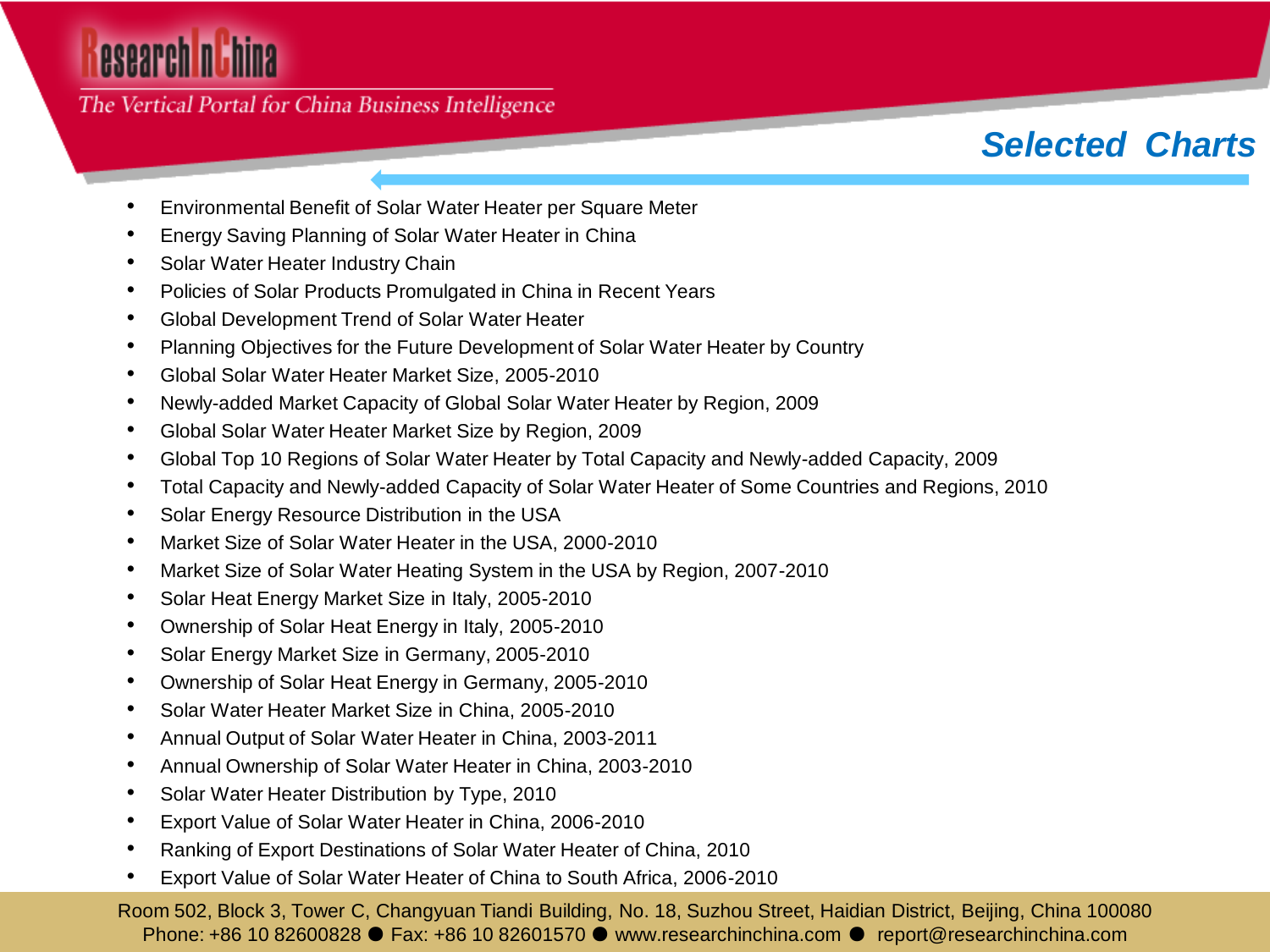# esearch nuhina

The Vertical Portal for China Business Intelligence

## *Selected Charts*

- Export Value of Solar Water Heater of China to Mexico, 2006-2010
- Export Value of Solar Water Heater of China to Turkey, 2006-2010
- Solar Resource Distribution in China
- Incentive Policies Issued by Local Governments
- Key Manufacturers of Solar Water Heater in China
- Business Performance of Himin Solar Corporation, 2004-2010
- Main Solar Water Heater Products of Himin Solar Corporation
- Business Performance of Linuo Paradigma, 2004-2010
- Main Solar Water Heater Products of Linuo Paradigma
- Business Performance of Tsinghua Solar, 2004-2010
- Business Performance of Jiangsu Sunrain Solar Energy, 2004-2010
- Main Solar Water Heater Products of Sunrain
- Business Performance of Shandong Sangle Solar Energy, 2005-2010
- Business Performance of Jiangsu Huayang Solar Energy, 2004-2010
- Main Solar Water Heater Products of Huayang
- Business Performance of Jiangsu Huaiyin Huihuang Solar Energy, 2004-2010
- Business Performance of Sunshore Solar Energy, 2004-H1 2011
- Output and Sales Volume of Solar Water Heater of Sunshore, 2008-H1 2011
- Sales of Sunshore by Product, 2008-H1 2011
- Business Performance of Beijing Tianpu Solar Energy Group, 2004-2010
- Main Solar Water Heater Products of Tianpu
- Solar Water Heater Output in China, 2010-2015F
- Solar Water Heater Demand in China, 2010-2015F